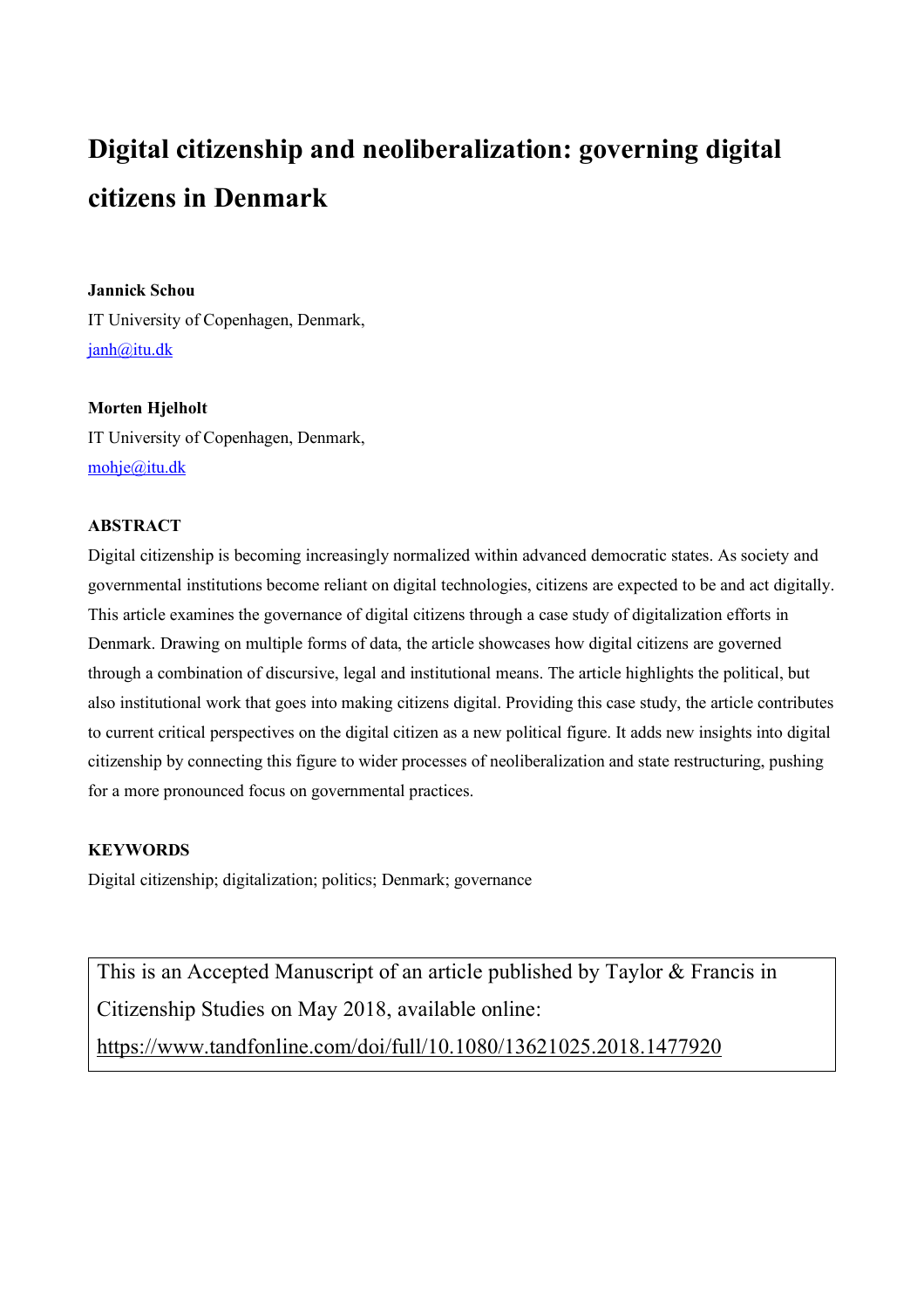## **Introduction**

Digital citizenship has become an increasingly important area of research for the past two decades (Isin and Ruppert 2015; Mossberger, Tolbert, and McNeal 2008; Couldry et al. 2014). With the near ubiquitous spread of digital technologies, the saturation of daily practices by internet-driven platforms and the widespread uptake of mobile technologies, it has largely become a 'truism' to argue that digital technologies have impacted contemporary societies in profound ways (Isin and Ruppert 2015). While enduring digital divides still exclude large portions of the world population from access to the internet (Ragnedda and Muschert 2018), being digital is a reality for many citizens within western countries. Digitalization has also made its way into governmental practices, with new forms of so-called 'e-government' and 'digital era governance' making states increasingly reliant on digital technologies to deliver state services to citizens and reconfigure work practices within public sectors (Dunleavy et al. 2006; Henman 2010). With governmental services becoming premised on digital technologies, digital citizenship has taken on renewed importance (Isin and Ruppert 2015).

This article seeks to unpack and examine these new modalities of digital citizenship. It does so by responding to a recent turn within digital citizenship studies. While research has been conducted on this topic for almost two decades, it is only recentlythat a critical stream of scholarship has emerged (Isin and Ruppert 2015; Isin and Ruppert 2017; Vivienne, McCosker, and Johns 2016). This work has stressed how the digital citizen must be seen as the product of discursive, technological, legal and political practices. It has sought to bring back questions of power and politics to a field of research otherwise dominated by fixed definitions and pervasive normative assumptions. Challenging the established underpinnings within the existing literature, this research has emphasized that a situated and contextual account is needed if we wish to understand the implications of this new political figure (Isin and Ruppert 2015; McCosker, Vivienne, and Johns 2016).

Our aim with this article is to push these recent interventions further on two fronts. First, we want to place questions of digital citizenship within the context of wider political-economic changes. To do so, the article situates itself in the interface between critical studies of digital citizenship (Isin and Ruppert 2015; McCosker, Vivienne, and Johns 2016) and the bulging literature on neoliberalism and state restructuring (Jessop 2002; Peck 2010; Brown 2015; Wacquant 2009; Dardot and Laval 2013). We seek to embed the existing literature on digital citizenship more firmly within the context of historical changes in the capitalist state and its modes of governance. Doing so, we want to suggest that there is a need to integrate these strands of research in order to produce a more coherent outlook on the digital citizen as a new political figure. All too often, research on digital citizenship has detached this figure from these broader developments. This goes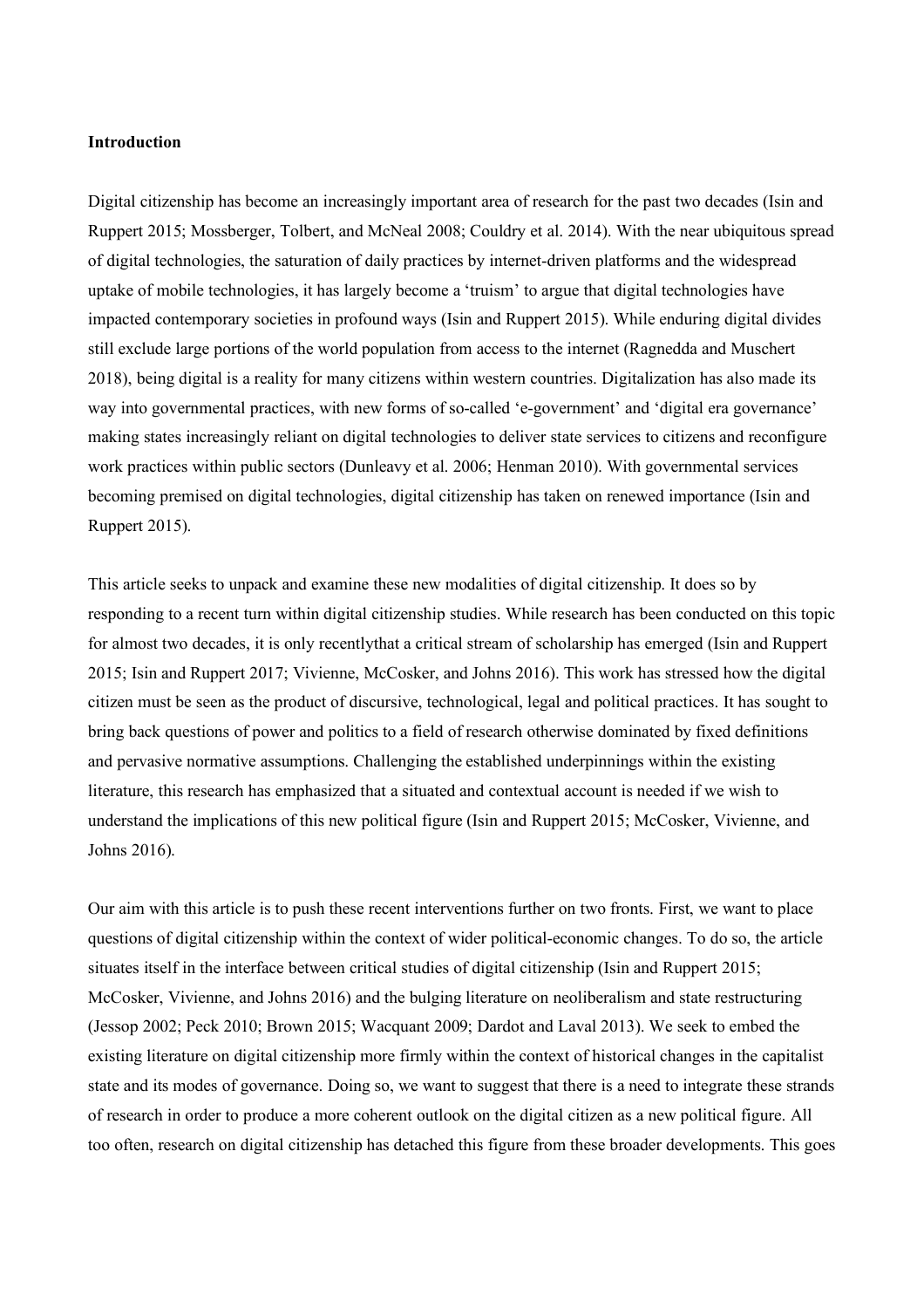for the dominant approaches to digital citizenship, but also applies in lesser scale to the critical stream of research driving this paper. By coupling the recent focus on digital citizenship as a situated set of practices with wider political economic processes, the article contributes to further clarifying the impact and consequences of this figure for contemporary forms of statehood and governance.

Second, we use these theoretical coordinates to provide an empirical study that examines the practices implicated in the governance of digital citizens. More specifically, we provide a study of digital citizenship in Denmark, showcasing how links are being made between existing forms of governance and this new political figure. Denmark is often constructed as an European forerunner in terms of digitalizing its public sector (Igari 2014; Schou & Hjelholt 2018). Drawing on multiple forms of empirical data, we trace how digital citizens are governed through a combination of political imaginaries, legal measurements and governmental institutions. How and in what ways, the article asks, are Danish citizens being governed as digital citizens? And to what extent do these governmental practices overlap and rework existing 'state projects' (Jessop 2015)? Advancing these simultaneously theoretical and empirical vectors, we hope to deepen our understanding of the connections being made between existing modes of governance and the digital citizen as a new subject of state intervention

# **The digital citizen as a key political figure**

Digital citizenship constitutes a 'highly contested notion' according to McCosker, Vivienne, and Johns (2016, 1) that is 'primed for critical scrutiny'. Reading the existing literature on this topic, it quickly becomes apparent that the concept has been used in a number of different ways (Choi 2016). In this article, we take our conceptual point of departure in what may best be termed as a turn within the international scholarship on digital citizenship. We want to suggest that this turn has implied a move from thinking through questions of digital citizenship in terms of certain predefined characteristics to situating this new figure in the context of historical power relations, governmental practices and geographies.

In the late 1990s, Jon Katz (1997), a writer for the magazine Wired, argued that a new kind of political subjectivity had started to emerge. Situated within a specifically American context, he hypothesized that the digital citizen heralded the coming of a more engaged, committed and informed citizenry. This image of the digital citizen was subsequently taken up, and criticized quite unanimously, by a number of scholars. Warnick (1999) for example argued that Katz infused his arguments with too many positive traits, connecting the digital citizen to 'optimism, confidence, vision, and engagement' as if these were inherent properties of this new figure. Whatever the merit of these debates, the figure of the digital citizen nonetheless stuck in the academic literature. Since then, especially two dominant positions have stood out.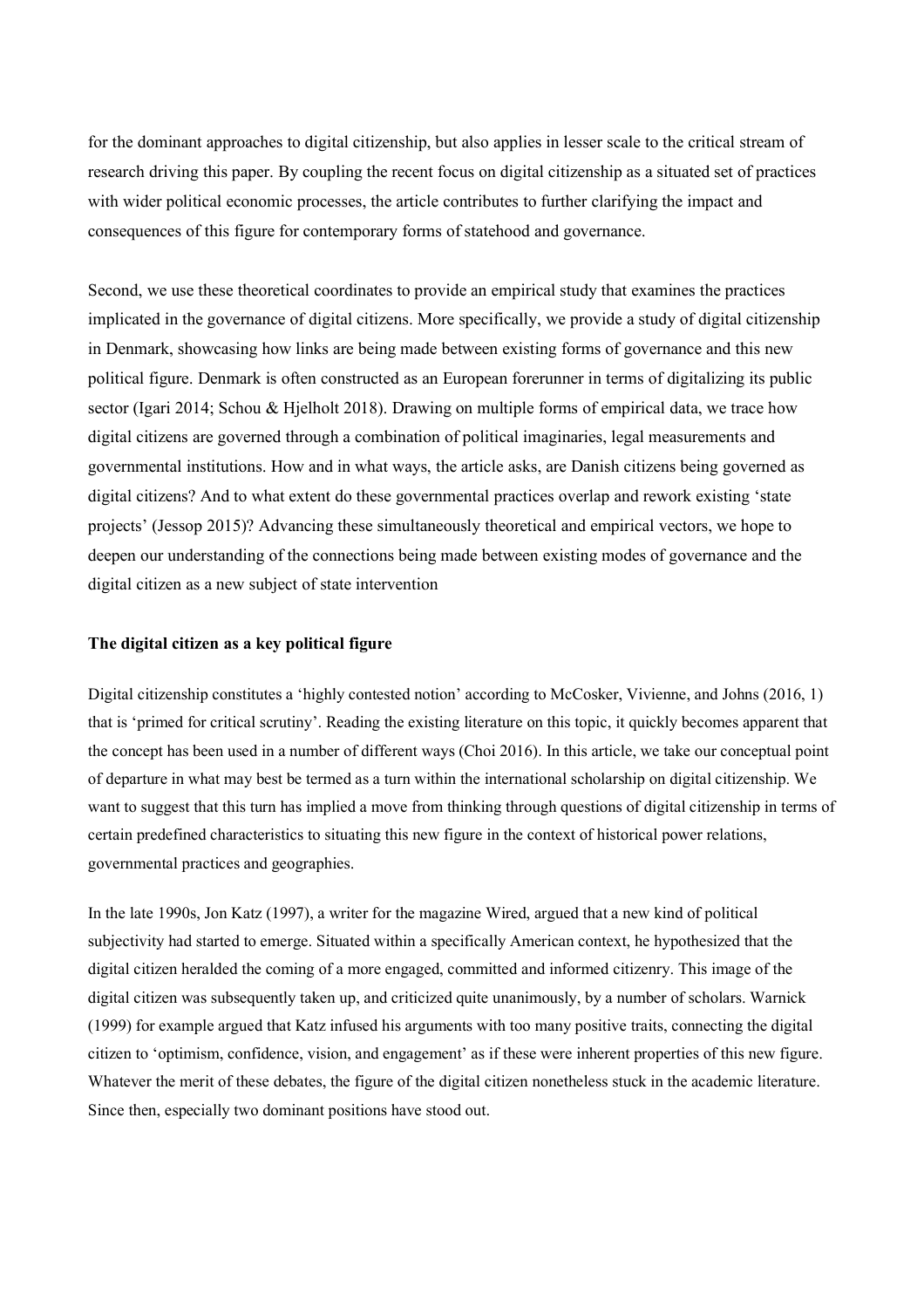One position has sought to define the digital citizen within the specific context of the educational system. In 2001, Gurstein argued that 'the question should be how to train effectively for "digital citizenship" [. . .]. In this context there is a need to identify what the elements of "digital citizenship" might be' (Gurstein 2001, 280). Two years later, Oakley (2003) posed a very similar conundrum, arguing that the 'education system of most member states [in Europe] will now include an ICT component – but we are less confident perhaps of what it means to be a digital citizen' (Oakley 2003, 37). These calls for research were taken up, if not directly then in spirit, by scholars such as Ribble, Bailey, and Ross (2004, 7), who argued for an understanding of digital citizenship in terms of 'the norms of behavior with regard to technology use', identifying nine areas of behavior as requirements for the 'proper' forms of digital citizenship. These included concepts such as 'etiquette', 'responsibility', 'rights' and 'safety'. This line of research has since then been taken up by a fairly large body of literature (see e.g. Borko et al., 2009; Ohler 2011; Jones and Mitchell 2016). What unites this work is its basic conceptualization of digital citizenship as a set of competences that should delineate proper forms of behavior. Framed as a set of normative guidelines, these should be used to teach citizens how to behave online.

The second position that has emerged since the 1990s has mainly turned to concepts such as access, participation and societal integration. Writing in 2006, Mossberger, Tolbert, and Gilbert (2006, 585) argued that '[d]igital "citizenship" [. . .] enables individuals to participate fully in society'. Underpinned by the idea that 'digital citizenship is a prerequisite for participation and engagement in society' (Shade 2002, 2), this research has sought to map out, often using quantitative instruments, how digital citizenship correlates with different degrees of political engagement, economic activities and democratic participation. To do so, it has worked with a fixed definition of digital citizenship as being 'the ability to participate in society online' (Mossberger, Tolbert, and McNeal 2008, 1). Not unlike the first position sketched above, this second conceptualization also emphasizes digital citizenship as a 'desirable' and 'proper' form of citizen-subjectivity. Making its way into the works of a number of different scholars (Mossberger 2009; Oyedemi 2014; van Deursen and Helsper 2015), digital citizenship has even been seen as 'a fundamental concept for modern democracies' (Missingham 2009, 392) or 'the ideal of citizenship in the twenty-first century' (Mossberger, Tolbert, and McNeal 2008, 140).

Scrutinizing the implicit assumptions governing this research, recent scholarship has problematized both of these dominant positions (Isin and Ruppert 2015; McCosker, Vivienne, and Johns 2016). It has done so by highlighting concepts such as power, practices and socio-technical configurations as central for understanding this political figure. To our mind, this amounts to nothing less than a genuine turn that reconnects questions of digital citizenship to the broader critical scholarship concerned with citizenship studies (Isin and Turner 2002).

Isin and Ruppert (2015) thus argue that researchers cannot simply assume digital citizenship to already mean something and then study how and to extent reality aligns with these assumptions (Isin and Ruppert 2015, 19). Instead, there is a need for research that examines how this new form of political subjectivity is made and governed with a focus on its embeddedness within particular contexts and geographies. These authors have suggested that research ought to investigate how and in what ways digital citizenship is constructed by different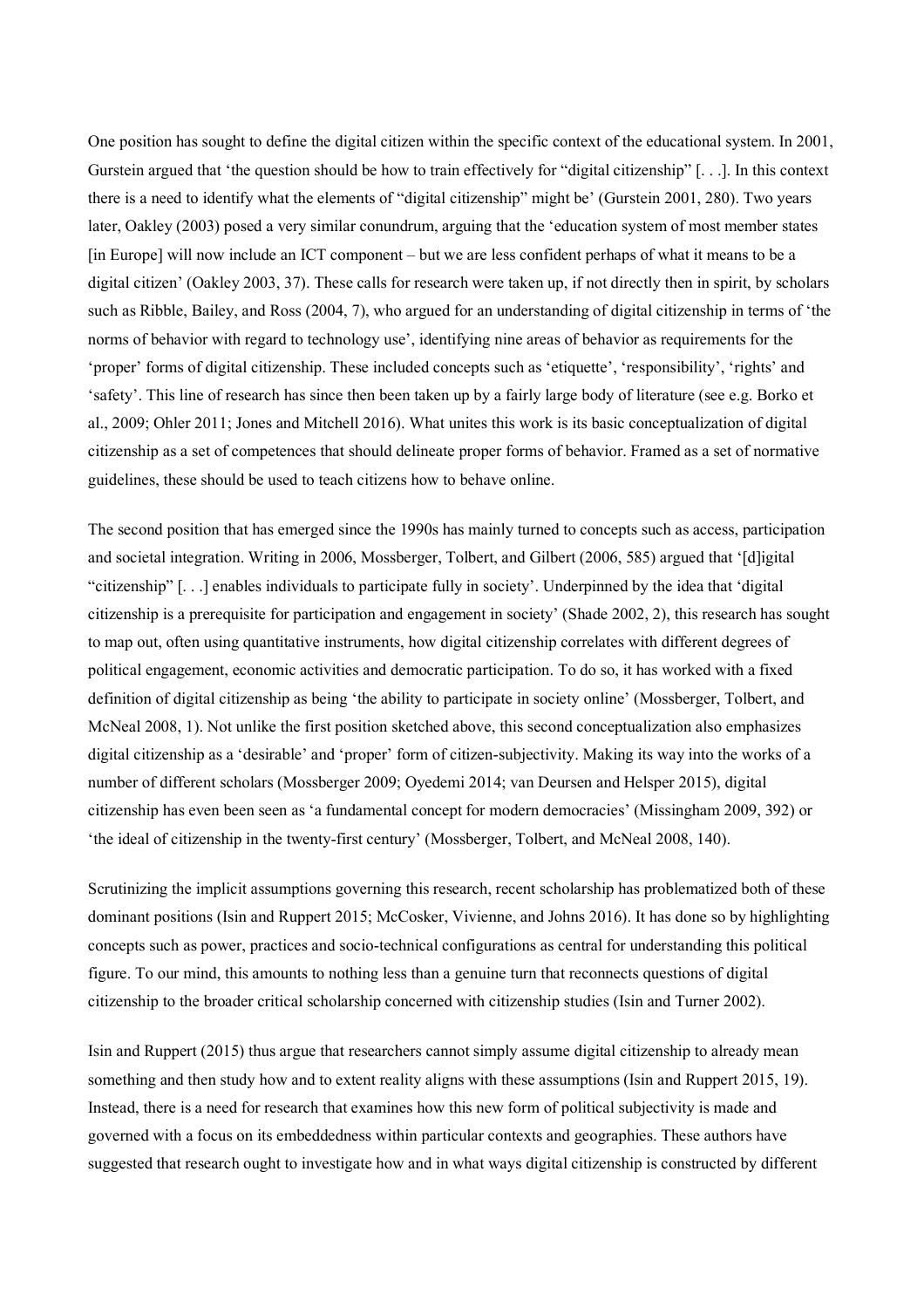actors, institutions and socio-technical ensembles. Placing the digital citizen within such a view forces us to look at how this figure is intertwined with relations of power. It furthermore means, in the account provided by Isin and Ruppert (2015) at least, holding together the different forces of subjectivation involved in the production of citizen-subjectivity.

This article seeks to advance these scholarly dialogues on the figure of the digital citizen. Following from the intervention providing by Isin and Ruppert (2015), but also scholars like McCosker, Vivienne, and Johns (2016), we too view the digital citizen as a situated and ultimately political figure. Rather than working with fixed definitions of who this figure is, we search for the mechanisms that goes into the construction of these new citizen-subjectivities. We do so with a particular focus on governmental practices. While existing scholarship has often pointed to the relation between digital citizenship and governance, research is yet to produce a coherent outlook on how digital citizens are actually governed and managed. Despite calls for more situated research, it is as if this figure has been detached from wider forms of governance and statehood. Indeed, as research has turned its gaze on private actors like Google and Facebook (Isin and Ruppert 2015), surveillance (Hintz, Dencik, and Wahl-Jorgensen 2017) or performative rights claims (Isin and Ruppert 2017), more traditional state institutions have been somewhat neglected. We see ample opportunity for using the theoretical groundwork provided by the latest research within a more pronounced focus on governance and state restructuring. As critical researchers have rightly emphasized: digital citizenship does not emerge within a political and historical vacuum. If this is the case, then it also seems pertinent to link this figure to the dominant governmental rationalities promoted by political decision-makers.

## **Neoliberal governance and (digital) citizenship**

An expansive body of literature has sought to capture the political and economic transformations taking place in advanced capitalist states across the western world since the 1970s and 1980s (Jessop 2002; Peck 2010). These changes have often been conceptualized as the accelerating expansion of 'neoliberalism' as a political and economic project (Harvey 2005; Wacquant 2009). While 'neoliberalism' has become an increasingly unruly or even 'rascal' concept (Peck 2010), used to denote everything that is deemed deplorable about the current political conjuncture (Birch 2017), it may still serve as a useful heuristic for thinking through wider transformations within citizenship and statehood.

Without diving into the complex historical legacy of neoliberalism, we take this concept to imply, in its most rudimentary form, a combined promotion of 'the extension of markets and logics of competitiveness with a profound antipathy to all kinds of Keynesian and/or collectivist strategies' (Peck and Tickell 2002, 381). As scholars like Jamie Peck (2010) have emphasized, neoliberalism should not be considered a monolithic or fixed block, but is better conceived in terms of neoliberalization, understood as a continuously unfolding process that is variegated, layered and multi-scalar. That being the case, certain 'family resemblances' can still be foregrounded.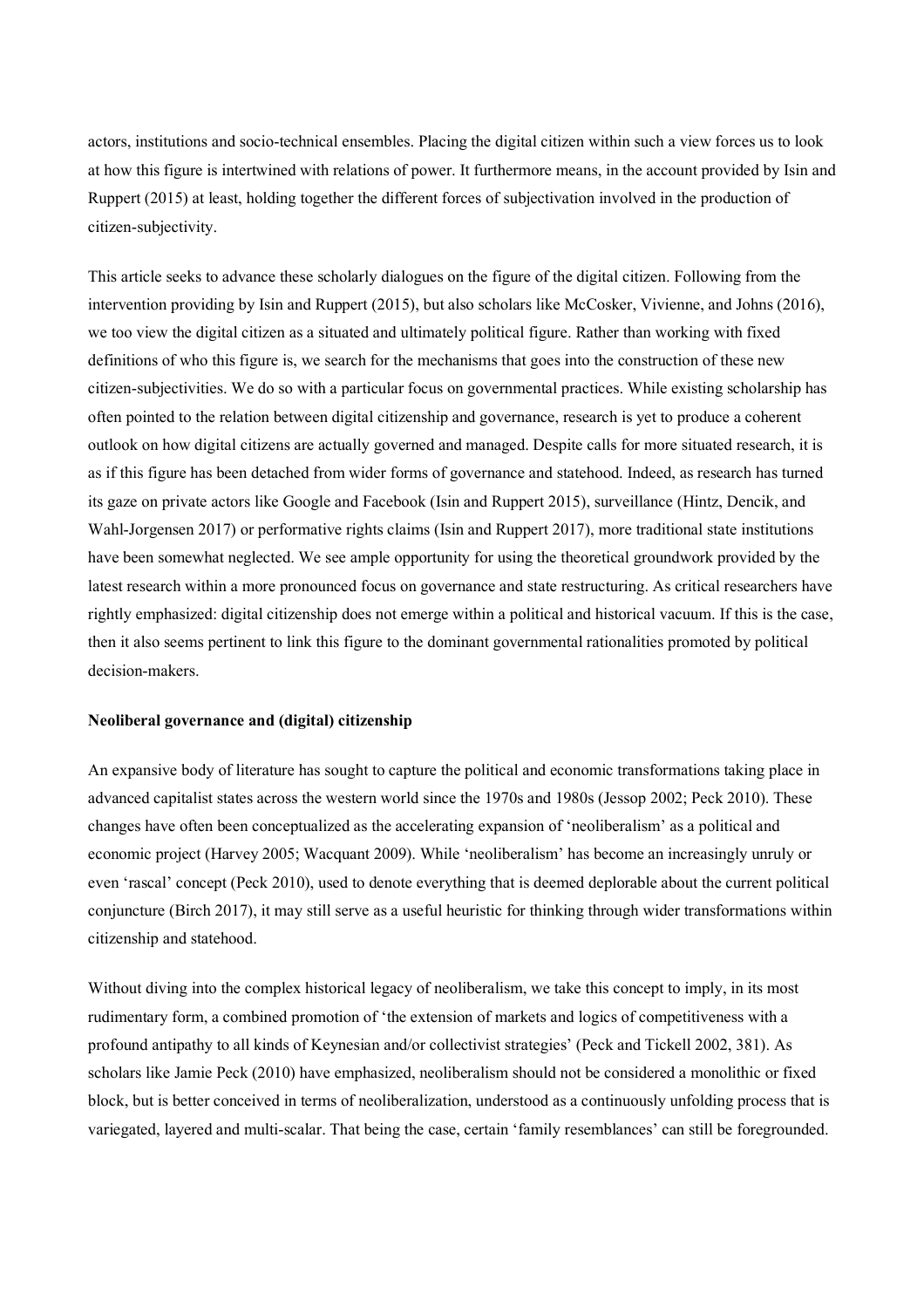The neoliberalization of advanced capitalist states has thus entailed a 'refunctionalization' (Jessop 2002) of existing public sector institutions, as these have been faced with political calls for increased competitiveness, marketization and efficiency. Politicians have demanded a more lean, flexible and international state that is able to accommodate the shifting conditions of the global market. At the same time, scholars inspired by the work of Michel Foucault in particular, such as Brown (2015) and Dardot and Laval (2013), have argued that neoliberalism must be considered as a particular normative rationality or mode of governance. Doing so, they have showcased how the coming of the neoliberal state is a constructivist project concerned with actively forming and governing citizens based on particular ideals. What is at stake is the construction of certain forms of 'proper' citizensubjectivity. According to these authors, neoliberalized forms of citizenship have largely been modelled on the figure of the 'entrepreneur', as citizens have been expected to be inherently market-oriented, involved in continuous self-work (in order to optimize their competitiveness), responsibilized for otherwise collective risks and highly individualized. Critical researchers highlight how these new modes of governance have simultaneously given way to novel inequalities and forms of stratification, as those unable to follow along these new demands become the target of disciplinary strategies (Wacquant 2009).

These structural changes, articulated at an ideal-typical level by international research, can also be found when looking at the specific context for this article, namely Denmark. Scholars like Pedersen (2011) and Torfing (1999; 2001) have argued that the universalistic welfare state that developed in the post-war period – characterized by a commitment to the extension of welfare services, an emphasis on universal rights rather than duties and an ambition to mitigate the market's cycles of 'boom and bust' – underwent significant changes during the 1990s and 2000s. As a response to the crises of Fordist-Keynesianism in the 1970s and 1980s (Jessop 2002; Harvey 1989), political decision-makers sought to create a more competitive and market-oriented state, focusing on marketization, privatization and liberalization as important mechanisms of change. This has entailed a shift in the articulation and governance of Danish citizens (Pedersen 2011). Channelling ideological tropes associated with neoliberalism, citizens have been expected to act as flexible and competitive beings that can (and should) take part in the global competition. This has, amongst other things, meant that what was previously seen as universal rights are increasingly cast as active duties. Making citizens responsible for tasks and risks previously handled by collective structures, public sector institutions have to help citizens become active and self-leading beings. In this sense, the new 'competition state' (Pedersen 2011) expects its citizens to be more market-oriented, individualized and entrepreneurial than did the welfare state.

What has often been left unnoticed in these accounts, however, is how these developments have taken place alongside and together with the emergence of new forms of digital citizenship. With this article, we want to bring the critical literature on digital citizenship into contact with the wider field of research dedicated to exploring state transformations and neoliberal governance. By working in the interface of these two bodies of literature, we can begin to see how digital citizenship both reproduces and intervenes within existing forms of governance and statecraft. Doing so contributes to nuancing our current understanding of this political figure, showcasing how the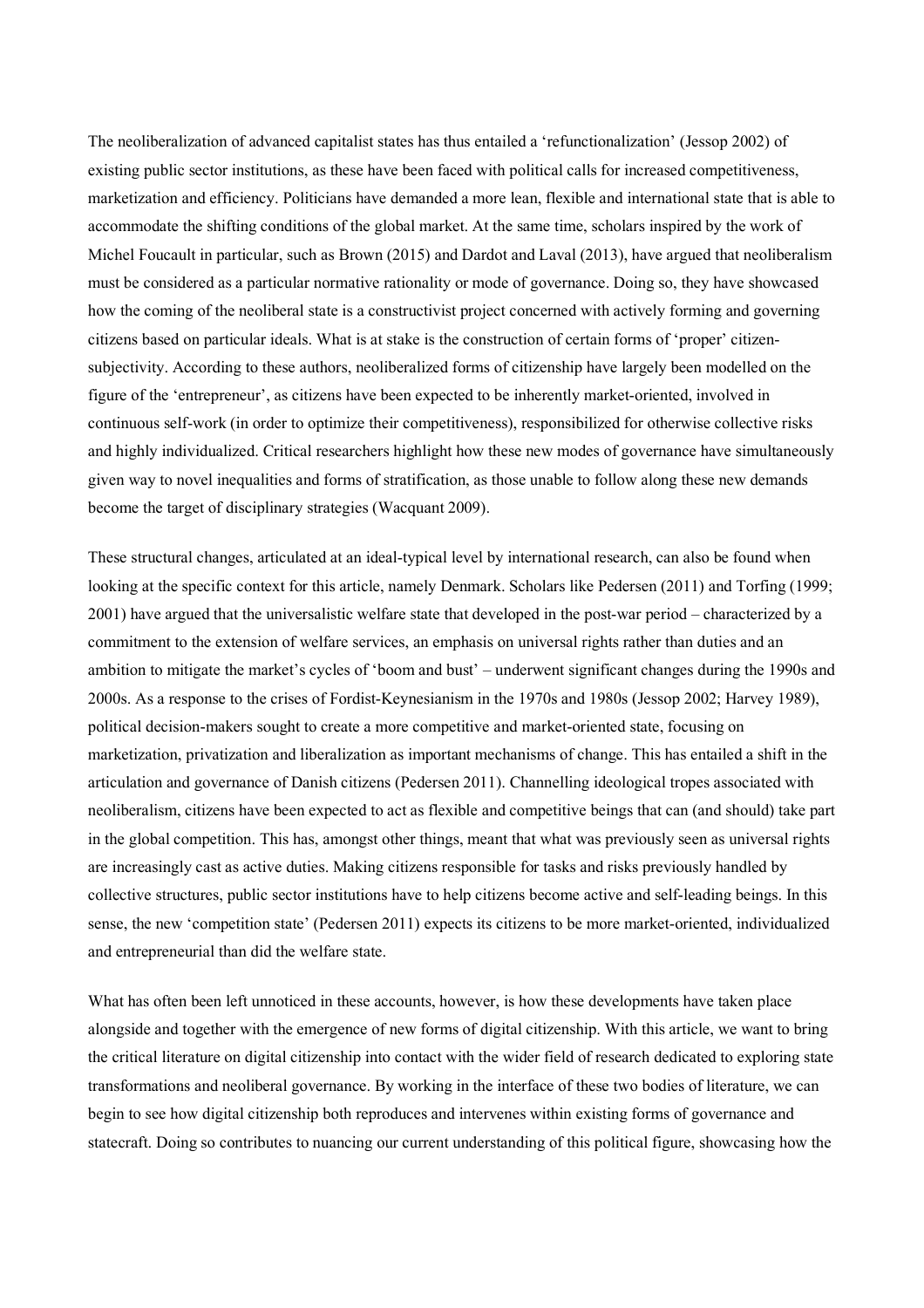digital citizen has served as a subject of governance and institutional changes in both continuous and discontinuous ways.

## **Governing digital citizens in Denmark: a case study**

Denmark is a small Scandinavian country that is often considered to be a digital leader in terms of digitalizing its public sector. For the last number of years, Denmark has consistently scored the highest marks on the European Union's Digital Economy and Society Index, being ranked the most digital society across the continent. While electronic archives have been employed within the Danish public sector since the 1970s and 1980s, policy efforts really took off in the early 1990s. Inspired in large part by the European Union's work on the so-called information society, Danish politicians sought to formulate a comprehensive vision for the transformation of the Danish state into a fully digital society. Since then, rapid changes have turned large parts of the Danish state and public sector into digital institutions, pushing digitalization to the front of the political agenda (Ejersbo and Greve 2014; Schou and Hjelholt 2018). These changes have taken place alongside wider modernization programs and reforms intended to introduce market-like mechanisms into the public sector. Relying on neoliberalized policyvisions, these changes have been subsumed as the gradual transition from a welfare state to a competition state (Pedersen 2011), as noted above.

In the specific context of digitalization reforms, the underlying ideas driving policymaking have changed considerable over time. In the 1990s, Danish policymakers emphasized that the transition to an information society should be a broad societal project focused on retaining welfarist ideas of solidarity, equality, local democratic participation and education. However, as Henriksen (2017) remarks, 'since 2001, [. . .] there has been a continuous effort in getting more service out of a limited public budget. The driver for the digitization agenda has been increased efficiency and effectiveness'. Partly as a response to a series of governmental failures in the 1990s, digitalization has come to be seen as a means to optimize existing work processes, make governmental institutions more efficient and replace manual forms of administrative labor with digital interfaces (Schou & Hjelholt 2018). This has also implied the implementation of a wide range of digital 'self-service' solutions, promoted to make citizens interact with the state without the need for governmental officials.

In the following sections, we investigate the governance of digital citizens in Denmark. We proceed to do so in three steps. First, we examine how Danish citizens have been constructed within national digitalization strategies, with a focus on the particular normative ideas tied to this figure. Second, we showcase how these political imaginaries have been translated into legal and technological components. Third, zooming in on one particular governmental institution, we showcase the practices that go into the governance of citizens as digital subjects, especially citizens that cannot conform to the normative rationales produced by the political system. In doing so, we can begin to see how the governance of digital citizens – as a simultaneously normative and institutional set of practices – has come to modulate and overlap with wider governmental changes. Before turning to our analysis, however, some brief methodological remarks are in order.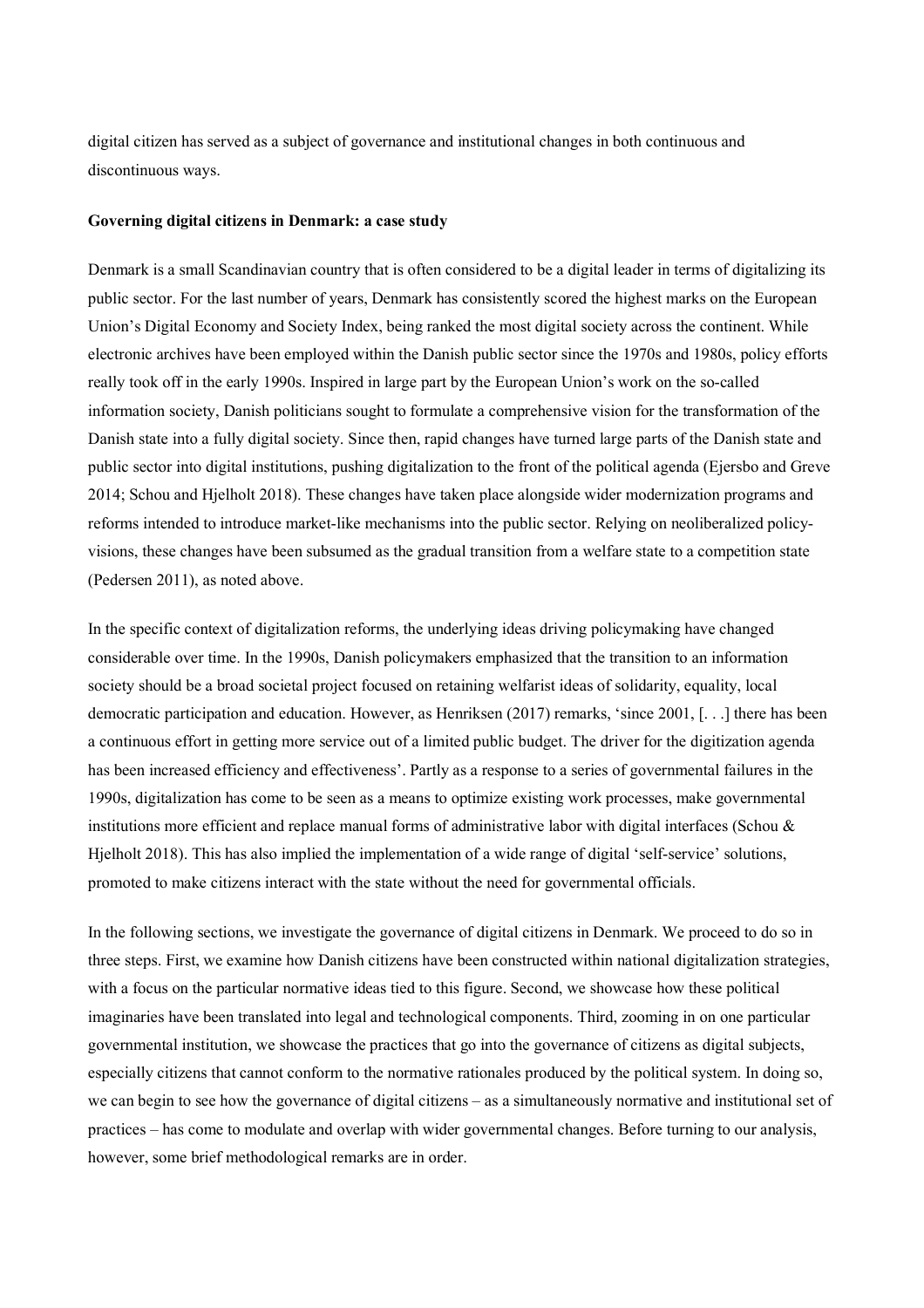# *Methodological remarks*

To explore the governance of digital citizens, the paper draws on different empirical sources. We use these to produce a multilayered picture of the processes involved in governing these new forms of citizen-subjectivity. Most substantially, the article investigates national policies and strategies produced by the Danish government and draws on a set of qualitative interviews conducted in 2017 with welfare state professionals in municipal citizen service centers (called 'Borgerservice' in Danish).

For this paper, we have mainly analyzed the five national digitalization strategies that have been produced by shifting Danish governments since 2002. Enrolling various actors, ministries, organizations and experts over time, these national strategies have attempted to articulate and formalize certain visions, initiatives and strategic aims for what digitalization 'ought' to do and how the Danish society 'should' be changed. They have also contained a more or less stable image of how Danish citizens 'ought' to act as digital individuals (see also Schou & Hjelholt 2017). Through a document analysis, we zoom in on the normative and moral ideals of citizenship expressed in these political documents. How have citizens been expected to act as digital individuals? And what has defined what is considered to be 'proper' forms of digital citizenship?

This analysis is combined with qualitative interviews with 17 welfare professionals from citizen service centers conducted in early 2017. The purpose of these interviews was to investigate how and in what ways welfare institutions are being redefined through governmental digitalization. Guided by the previous work of other scholars (Pors 2015), we identified citizen service centers as an important site of change within the context of digitalization. We conducted semi-structured interviews with both frontline workers and managers from seven different municipalities. Denmark has since 2007 been split into five regions and 98 municipalities. For this paper, we choose a broad selection of different municipalities. Taking geographical, socio-economic and demographic characteristics into account, our data contains both 'urban' municipalities with a high average income per citizen and 'rural' municipalities with a relatively lower average income per citizen. The interviews lasted approximately one hour each and were supplemented by guided tours of each center, as well as informal observational studies. In this article, we have anonymized all names and places, emphasizing the findings that cut across the different municipalities.

## *Digital citizenship as a normative rationality*

The changes associated with the neoliberalization of advanced capitalist states have in large part been fueled by the influx of new normative ideas about how citizens 'should' and 'ought' to behave (Dardot and Laval 2013). Generalizing this argument somewhat, Bjorklund (2016) has suggested that citizenship always involves a moral component in the form of certain values and imperatives ascribed to this figure. In a Danish context, shifting networks of policymakers have sought to formulate visions for how (and why) core parts of Danish society and the public sector should be made digital since the early 1990s. Through policies, annual reviews and white papers,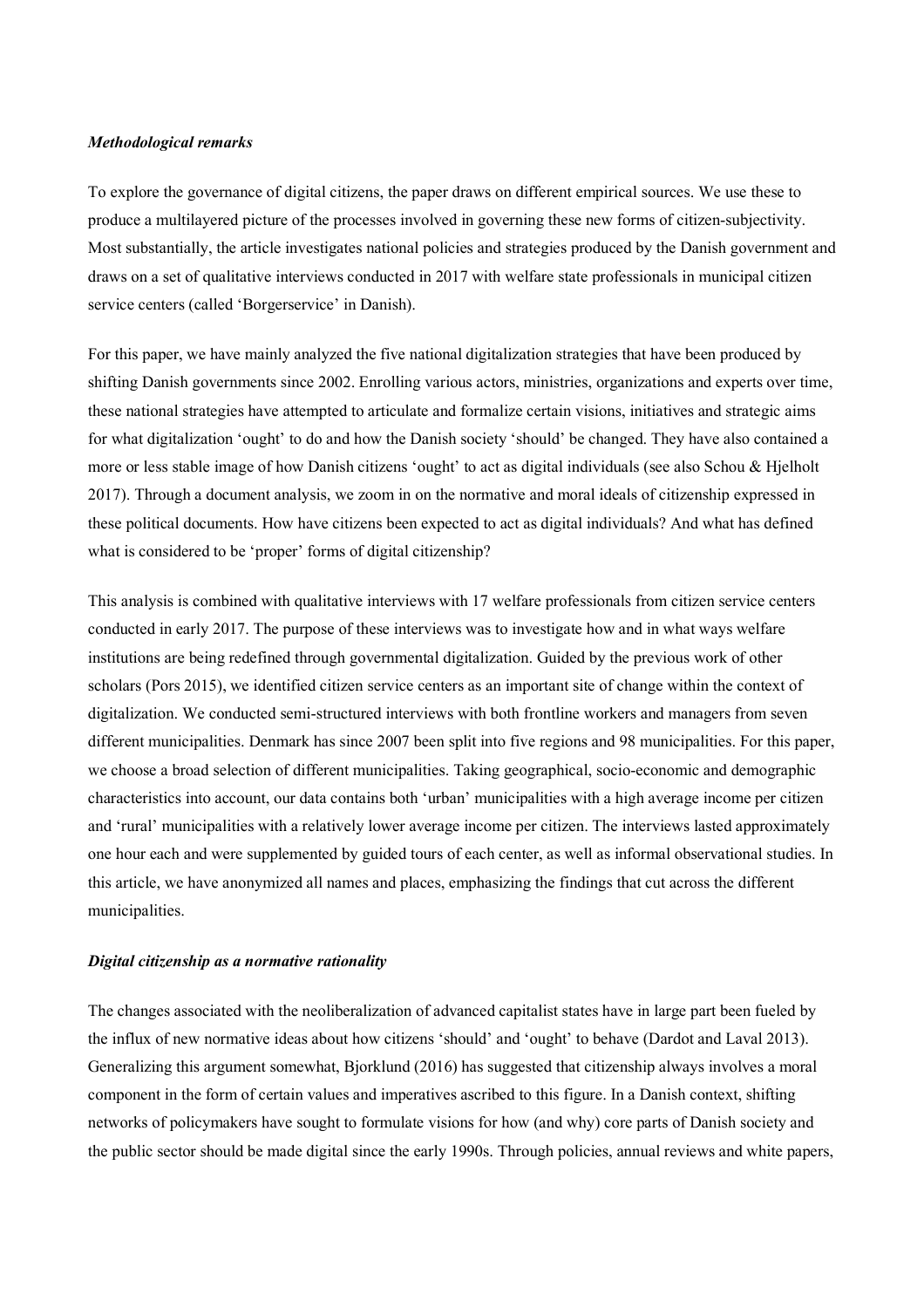state officials have selected and retained particular political imaginaries concerned with how Danish citizens ought to act as digital individuals (Schou and Hjelholt 2017).

Within the national digitalization strategies, Danish citizens are first of all articulated as a more or less homogenous group of subjects. Indeed, throughout these documents, it is generally assumed that all 'Danes' behave in more or less the same way. The implicit idea promoted by policymakers has been that all Danish citizens are increasngly becoming digital by default: 'Danish citizens use their computers, mobile phones and the Internet every day' (Regeringen, KL & Danske Regioner 2011, 3), making '[t]he internet [...] the primary gateway to public administration for the majority of Danes' (The Government, Local Government Denmark & Danish Regions 2016, 6).

The national strategies do mention that not all citizens are able to use digital solutions. Yet, according to these documents, most citizens are in fact already digital. In this way, being able to use digital technologies is systematically articulated as the desired and proper norm. In one passage, dealing with 'citizens who have trouble with or are simply unfamiliar with using digital channels' (Regeringen, KL and Danske Regioner 2011, 14, our translation), citizens who deviate from these normative expectations are described as being '[c]itizens with weak IT skills, such as frail senior citizens' (Regeringen, KL and Danske Regioner 2011, 14, our translation). This showcases how being digital is constructed as the proper mode of citizen-subjectivity, as any deviance is seen as a subtraction or negation of this. The normative yardstick used to measure citizens thus works with a binary distinction between those who are digital and those who are not.

Being digital is linked to a number of normative ideas within the national strategies. Digital citizens are framed as individualized subjects, 'who do not want to waste their valuable time on paperwork at their local government office' (Regeringen, KL and Danske Regioner 2011, 3, our translation). Indeed, the strategies often argue that these digital individuals require more efficient and lean forms of government: 'With digital solutions becoming ever more widespread, citizens and businesses have high expectations for digital public services that are up-todate and add value to everyday life' (The Government, Local Government Denmark & Danish Regions 2016, 10). As individualized beings, digital citizens are furthermore portrayed as customers with particular expectations that the public sector should deliver on. As citizen-customers, digital citizens are imagined to have distinct needs and requirements that the public sector should accommodate. 'Digitalization', a strategy produced by the Danish Ministry of Finance in 2002 thus states, 'will serve as a basis for service improvement for "customers" in the form of access to self-service systems and information at all times of the day, faster handling and less bureaucracy' (Finansministeriet 2002, 15, our translation).

To meet these new requirements, national policymakers suggest implementing digital self-service solutions across the public sector. The idea is that as digital citizens, all subjects should be able to serve themselves through digital means: 'Danes have to serve themselves on the internet in a large number of areas. This is practical and it saves time for the citizens, businesses and the authorities'(The Government, Local Government Denmark & Danish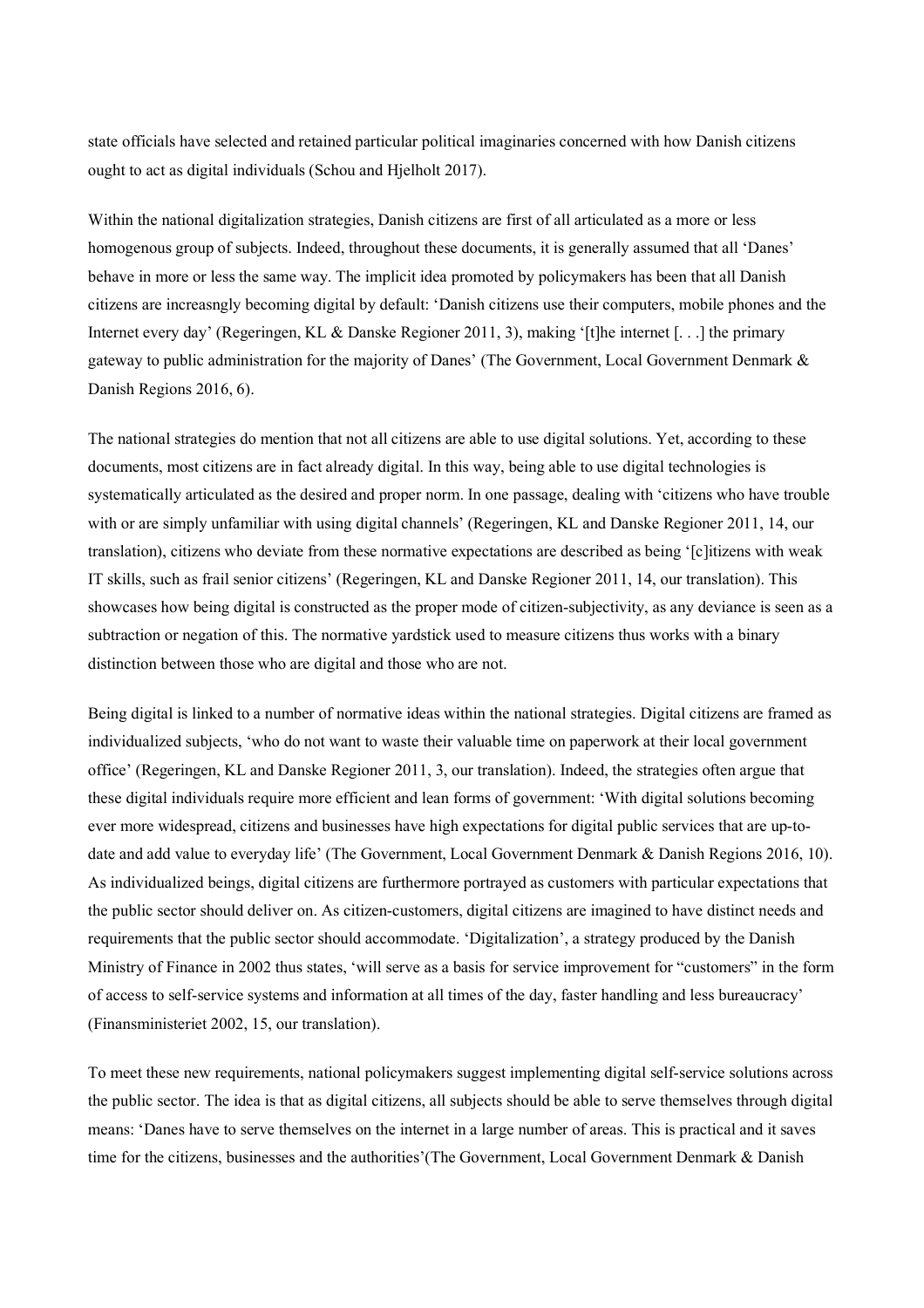Regions 2016, 21). Digital citizens should, according to these normative ideas, be responsible for filing their own requests and handling their own administrative problems. Within these official political narratives, being selfserving is connected to ideas of living an active life, contributing to the societal economy and being able to fulfill individual wishes: 'The majority of citizens want to live active lives, be able to cope on their own and be free to do the things they enjoy. Digital welfare solutions play an important role in making this possible' (The Government, Local Government Denmark & Danish Regions 2016, 28).

When taken together, we can begin to see how a very particular image of Danish citizens as digital citizens have been contained within the political documents crafted by policymakers. Based on an overarching division between digital and non-digital citizens – where being digital is articulated as the normatively desirable form – digital citizenship has been connected to a whole set of ideas about the proper forms of life. Digital citizens are collectively seen as individualized, active and participating beings that demand more lean and efficient forms of government. These citizens must carry responsibilities and duties previously handled by governmental organizations through digital self-service solutions. In doing so, new 'energy' will be released from the public sector, making it possible to create more competitive and flexible institutions. Returning to our discussion of neoliberalism and state restructuring, we can begin to see how many of the ideals typically tied to neoliberalization (Peck 2010; Wacquant 2009) have been continued and extended in the construction of these new images of digital citizenship. Individual responsibility, personal flexibility and market-like logics have been coupled to the digital citizen, translating neoliberal ideas into a digital register.

## *Digital citizenship as legal and technological ensembles*

These normative constructions of digital citizenship have not been confined to the articulation of certain political imaginaries, but have also been translated into new legal frameworks and technological solutions. In a legal perspective, the so-called Law on Digital Post was put into effect in November 2014. Codifying many of the normative assumptions laid out above, this law implied that all Danish citizens above 15 years of age should now conduct all their communication with the Danish state and public sector using a digital mail infrastructure called Digital Post. 'Physical persons' the law states, 'that are 15 years or more, and who live in Denmark or have a permanent residence in Denmark, must use Digital Post'. The Law on Digital Post meant that the capacity to use digital technologies to communicate with the Danish state was tied to citizenship as such. For all intents and purposes, being digital became the default mode of citizenship, as all citizens now had to communicate and interact through digital means. If not, they would have to 'opt-out' of the system. Citizens can thus be exempt from using digital self-service solutions like Digital Post if they do not have access to digital technologies or are otherwise deemed unable to use them.

These legal measurements have been implemented in conjunction with a number of new technological infrastructures. Across the public sector, a number of digital technologies have been put in place. Directly linked to the imaginaries discussed above, these technologies have been premised on the notion that citizens should solve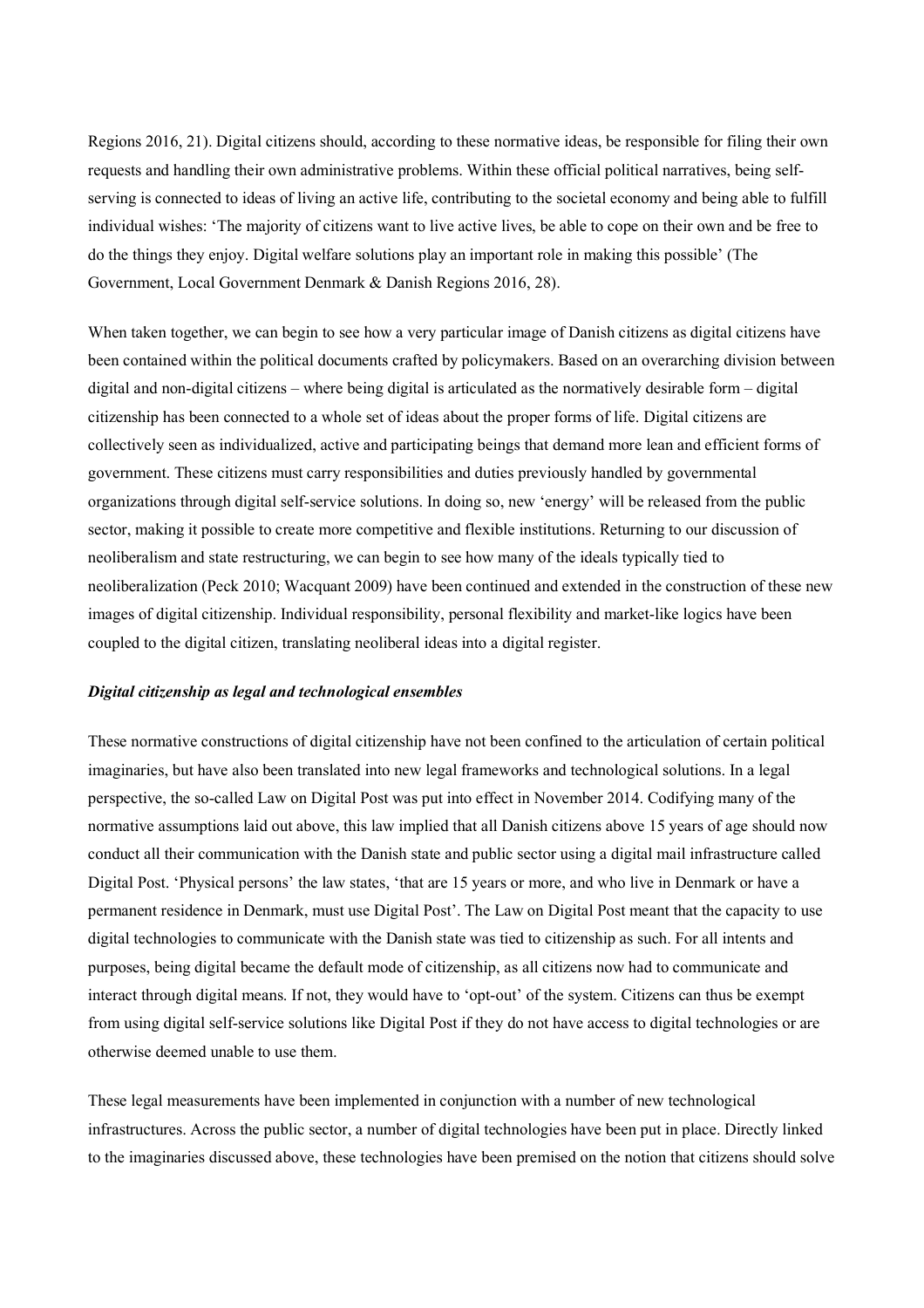their own administrative problems using self-service platforms. Often, these solutions have been in the form of governmental homepages where citizens can manage and administer their cases. This includes pages such as borger.dk [citizen.dk], skat.dk [tax.dk] and virk.dk [work.dk]. These have been implemented together with NemID [EasyID], a physical keycard tied to the individual citizen's social security number. Using this card, citizens can sign into governmental systems in a 'secure' way. This physical keycard can be seen as the direct materialization of the Law on Digital Post: as an object, it signifies the individual citizens status as a digital citizen.

These developments showcase how the normative ideas tied to digital citizenship have been constructed together with new legal and technological forces. These have served to actualize these political visions by tying digital citizenship to formal citizenship and make citizens responsible for carrying out their own administrative tasks through digital means. In the following section, we zoom in on one of the particular institutional sites in which these complex changes have been most visible. Turning to Danish citizen service centers (Borgerservice in Danish), we will explore how Danish citizens are governed within the 'frontline' of the Danish state. Doing so, we want to showcase how the normative ideas explored above have led to the refunctionalization of existing institutional spaces and the emergence of (partially) new modes of governance.

## *Digital citizenship as a governmental practice*

Citizen service centers began to spread across Danish municipalities in the mid 1990s (Pors 2015, 624). At the time, these centers were labeled under different names across the Danish municipalities. That being the case, they nonetheless constituted a relatively coherent setting across the country, handling more or less the same set of administrative tasks. In 2005, these centers were officially made the 'entrance-point' to the Danish public sector, taking care of casework, administrative guidance and handling of official documents. The idea was to create a 'one-stop shop' for all interactions between citizens and the public sector. With national digitalization efforts, however, these service centers have been transformed significantly. Many of the tasks previously handled within these spaces have been gradually transferred to digital platforms and online webpages, as citizens are expected to administer and take care of such requests online. This has implied profound institutional changes across the different municipalities. A manager condensed these trajectories in the following way:

**Interviewer:** How has Borgerservice changed in the past 10 years?

**Manager:** Radically. It can be answered that easily. [. . .] Before, in Borgerservice, we only stood and took tasks more or less on demand from the citizen. We were the specialists. And then gradually as the digital Denmark also got changed, amongst other things through the mandatory self-service waves, well, then the role of a Borgerservice employee also took on a whole new character. Now, you had to be more on the general level, you had to be a tutor, a guide, a teacher.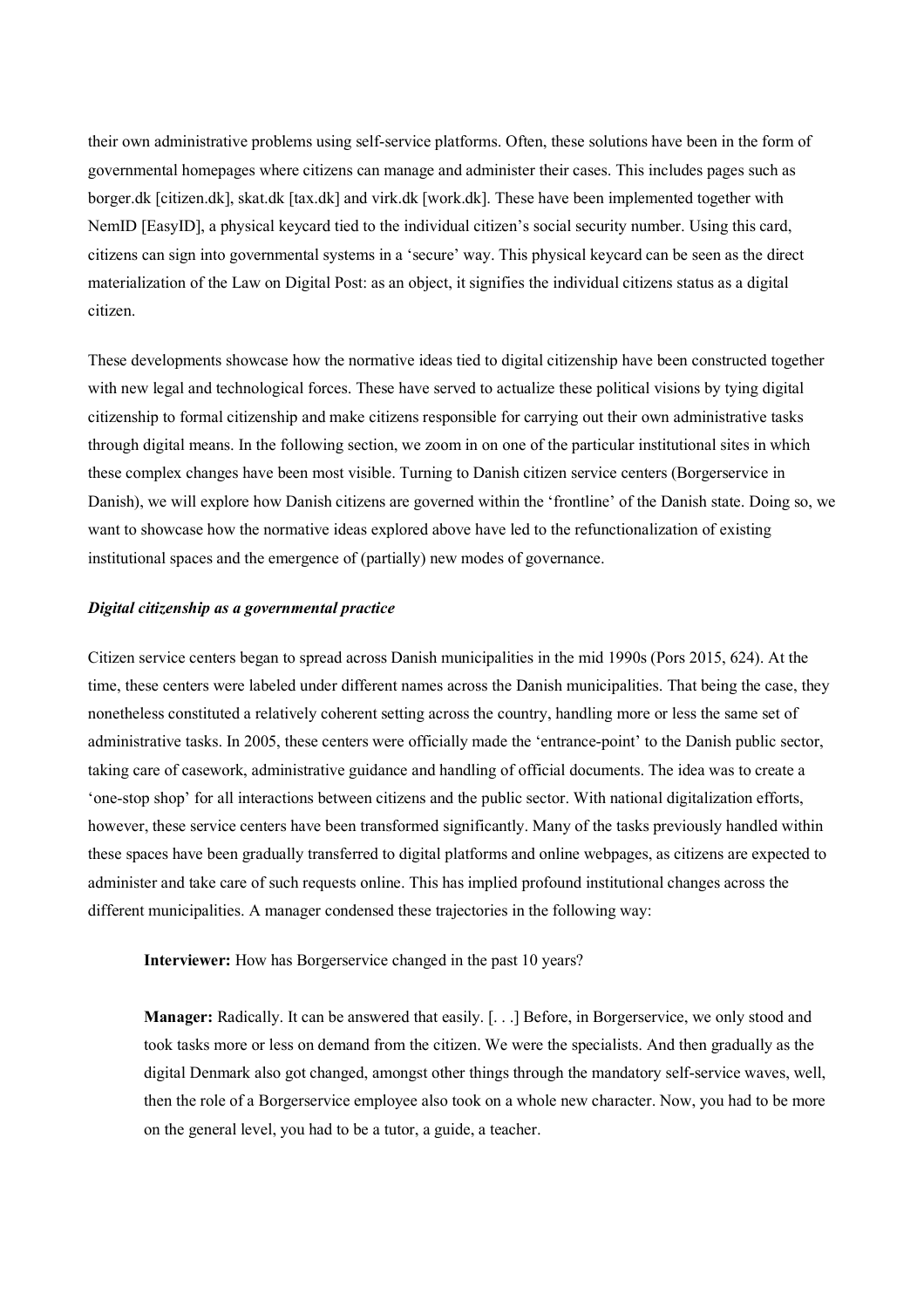These changes were voiced across our interviews. Both frontline workers and daily managers recounted how the roles and responsibilities of citizen services had shifted in conjunction with the increasingly pervasive digitalization agenda. As captured by the quote above, frontline workers used to constitute specialized administrative workers in the 1990s and early 2000s, capable of helping citizens with filling in standardized requests and handling administrative problems. Yet, as these tasks have moved online, the role of frontline workers has changed accordingly. These workers now have to help citizens use the official digital platforms and become self-serving. The point is to make citizens help themselves. As one frontline worker explained, 'citizen services want citizens out of the "store". They must serve themselves'.

Making citizens their own 'caseworkers' was narrated by both frontline workers and managers as implying a turn towards 'guiding' and 'coaching' citizens. Frontline workers have to teach citizens how to navigate the standardized governmental platforms. They have to guide them through the official digital platforms. These changes have been underpinned, in the municipalities we studied, by a refurbishing of the institutional space itself. While citizen service centers were previously organized around an administrative desk, clearly demarcating between citizens in need of help and frontline workers helping them, the centers had all implemented new 'computer environments'. Partially dispelling with the administrative desk – and its clear division of labor – these 'environments' included open computers in the middle of the room that citizens were free to use. While doing so, particular frontline workers would circulate amongst these, guiding citizens as to how they should use the official platforms. Standing shoulder to shoulder, frontline workers would tell the citizen where to click, help them login and guide them through the official platforms. 'We firmly believe that it is not us who should press the keys', a frontline worker explained, 'It is the citizen [that should do it]. We'll probably stand by and help, but it's the citizen who is going to operate the computer'.

According to frontline workers, these changes have meant that they have to relate to citizens in new ways. 'You have to be a good communicator', one frontline worker explained, 'as it [helping citizens] demands a different way of relating to the citizen. It boils down to whether you have understood what they come in with and what they want help with'. These new ways of 'relating' imply a closer physical proximity, as citizens and frontline workers have to stand or sit shoulder to shoulder. 'I have some colleagues... They don't like it', a frontline worker told us, 'Because you have to be okay with being closer [to the citizen]'. Indeed, this new form of physical proximity was often described as a significant change in our interviews. A manager explained how some frontline workers 'hated sitting next to citizens in our computer environment. Their personal boundaries were being crossed. They needed [...] the distance, and the physical desk between them'.

These new ways of relating to – and governing – citizens also imply a shift in the focus within the encounter between frontline workers and citizens. While the main object used to be particular administrative problems, it is now the citizen herself – as an individual being – that comes into focus. It is the citizen that has to be transformed. And doing so requires governing the citizen as an individual being with particular psychological, emotional, personal and physical abilities. 'You try to create a picture', a frontline worker told us, 'of the person in order to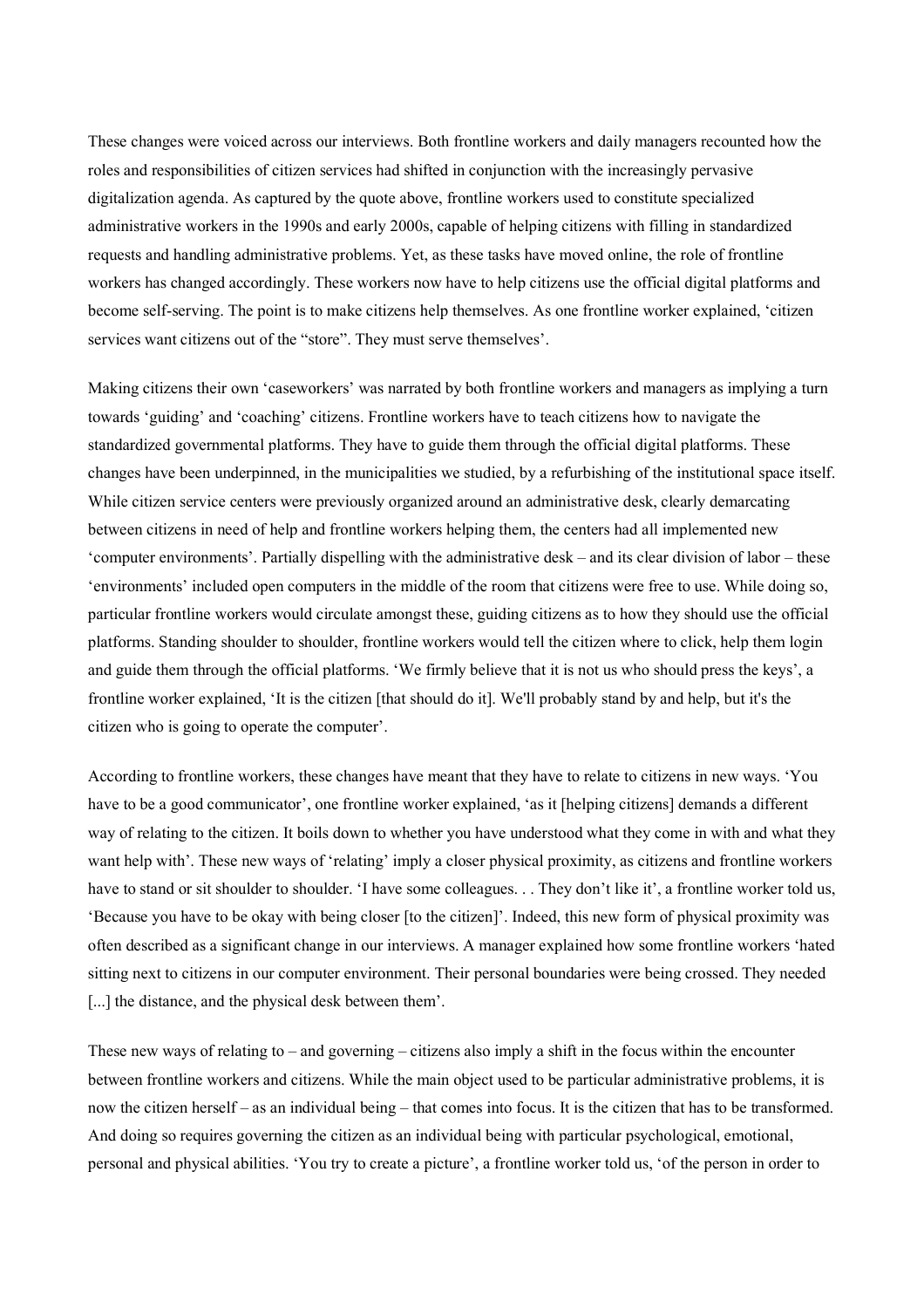see what it makes sense'. Frontline workers thus have to relate to each citizen as individual beings. Relaying the normative ideas proposed by policymakers, being unable to use digital technologies is seen as a personal deficit. As a consequence, what needs to be transformed through governmental practices is the citizen herself.

In helping citizens who are unable to use the official governmental platforms, citizen service centers start to become the place where 'non-digital' citizens gather. It is the citizens that do not conform or follow along with the dominant policy visions that enter these spaces in order to acquire assistance. This signals a quite profound change in the group of citizens using this space, as one frontline worker told us:

**Interviewer:** Did it used to be other types of problems you helped with?

**Frontline worker:** Yes, I would say so, because everybody came here. It wasn't possible to do it digitally, 10 years ago. So, it was everybody that came down here. No matter what class you belonged to. [...]

**Interviewer:** What about today then?

**Frontline worker:** Well today, it is. . . Everybody comes for passports and their driver's license. And the rest of the person group we have here are those that need help. Else they would not be here. [. . .] The people we have now, it is the heavy ones that take a lot of time.

Particularly among frontline workers, there was often a sense that the citizens using these centers were already at the fringes of the welfare state. Indeed, as one frontline worker explains, 'we need to help those who find it difficult. And now there might be some who were already in a tough position, but have gotten it even tougher because they have been pushed out and cannot use the digital platforms'. Throughout our interviews, both managers and frontline workers would often explain how these citizens felt like 'second-class citizens' or 'bcitizens'.

What we can begin to see, then, is how certain normative ideas about digital citizenship, crafted by national policymakers over time, become the foundation for new governmental practices within existing welfare institutions. Citizen service centers, previously responsible for helping the entire population with administrative requests, increasingly have to handle the subjectivities that do not conform to the dominant normative ideas. Doing so, they have to transform citizen-subjectivities through new forms of 'guidance' and 'coaching'. What is at stake is not just the individual's ability to use a certain platform, but the entirety of their subjectivity. Contrary to the narratives provided by policymakers, who describe the national digitalization agenda as driven by citizen demand, the governmental practices found in these citizen service centers form a murkier picture. Rather than citizens demanding digital services, it is administrative personal that have to actively create citizens as digital beings. This showcases the constructivist and interventionist ambitions of the neoliberal state: digital citizens are not simply there. They have to be actively created through new governmental and disciplinary practices.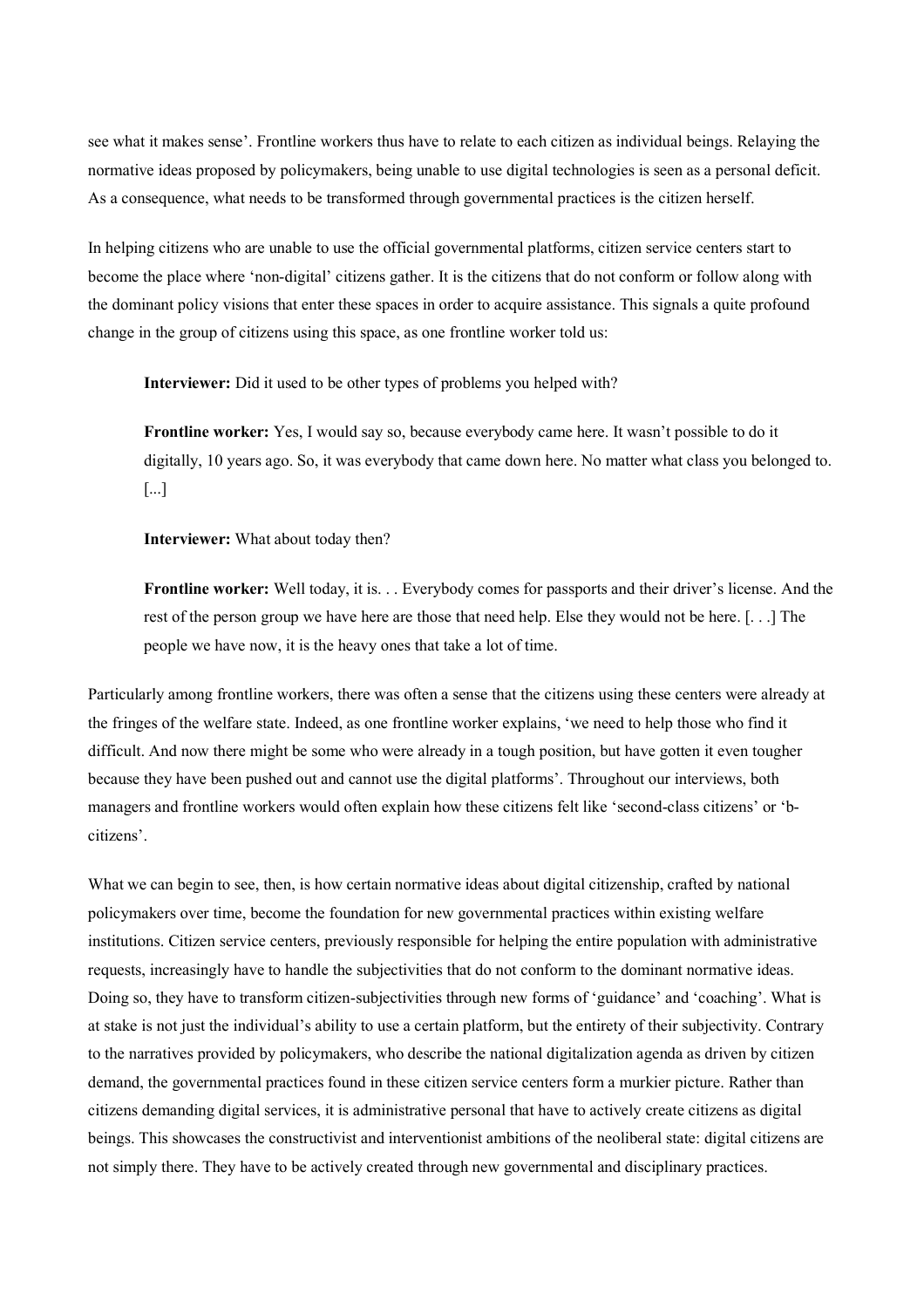# **Concluding remarks**

This article has sought to deepen our current understanding of the digital citizen as a key political figure. It has done so by combining insights from recent scholarship on digital citizenship (Isin and Ruppert 2015; McCosker, Vivienne, and Johns 2016), advocating for a more situated and contextual approach, with literature on neoliberalization and state restructuring (Dardot and Laval 2013; Jessop 2002; Peck 2010; Wacquant 2009). We have tried to connect these bodies of literature in order to push for a more pronounced focus on the links being made between existing governmental practices and the rise of the digital citizen. Doing so, this article has sought to contribute with new insights on the construction of digital citizenship within governmental digitalization practices using Denmark as our particular case study. We have traced the specific normative ideas attached to digital citizenship by national policymaking, shown how this has manifested itself in legal and technological developments, and examined the new governmental practices this gives way to within existing public sector institutions. Taken together, we want to suggest that this study highlights some of the novel links being made between wider state restructurings and the coming of the digital citizen as a particular site of intervention and governance.

In focusing on the connections between citizenship and neoliberal governance, this article treads well-worn ground (Hindess 2002; Suvarierol and Kirk 2015; Charles 2013). However, as argued earlier, existing research on digital citizenship is yet to make these connections in any sustained manner. Our case study may begin to foreground these relations by exploring how neoliberal tropes (Peck 2010; Wacquant 2009) have been appropriated and selectively mobilized by Danish policymakers in their normative constructions of 'proper' digital citizenship. Being a digital citizen intermingles with wider political calls for personal responsibility, flexibility and optimization. Nuancing this further, we have shown how these normative rationales have warranted new forms of legislative and governmental practices. Far from being a mechanical application of (big N) 'Neoliberalism' (Ong 2006), new and partially unforeseen forms of governance have emerged around the neoliberalized digital citizen. Public sector institutions, such as citizen service centers, have been refunctionalized in order to accommodate the perceived 'failures' of the national policy agenda. The citizens that do not conform to the normative ideas have to be transformed through new forms of 'coaching', 'tutoring' and 'guidance' intended to actualize their digital potentialities.

These trajectories showcase how digital citizenship and neoliberalization start to cross-pollinate and influence each other. 'Being digital' is becoming a genuine concern for the neoliberal state, as being able to use digital technologies is seen as a prerequisite for competitiveness and inclusion in the political community. In this way, neoliberal governance and digital citizenship combine and mutually influence each other. Developing the links between digital citizenship and neoliberal governance can thus help to further challenge the depoliticized narratives voiced by policymakers as well as the pervasive normative assumptions of existing research on digital citizenship. Far from simply an 'ideal' or 'fundamental concept', digital citizenship is part of wider political projects intended to change the very shape and form of the state itself.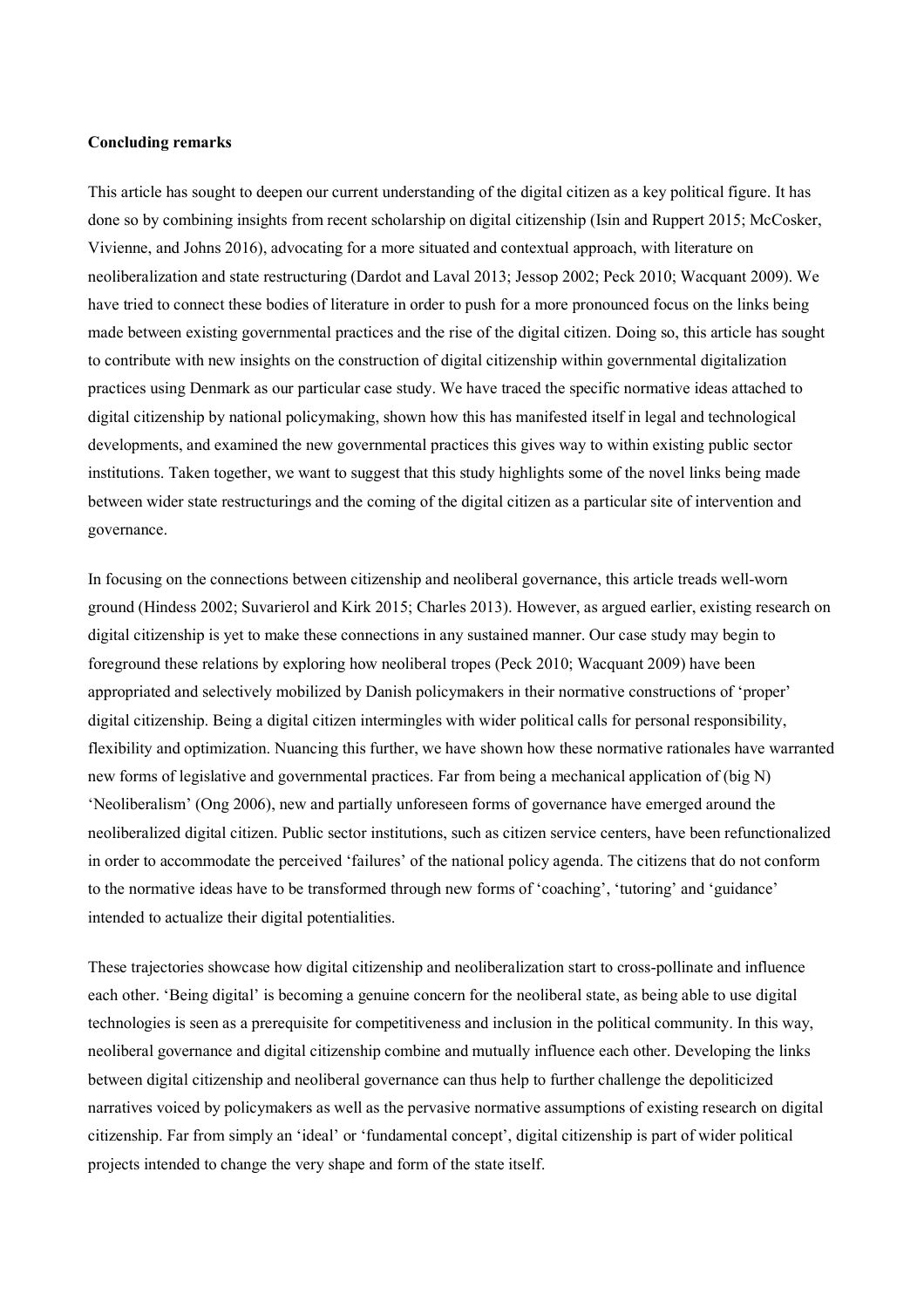Pushing these trajectories forward, the article also points to new forms of exclusion and marginalization. As discussed earlier, the coming of the neoliberal state (Wacquant 2009) has signaled new forms of penalization of those deemed unable to fit the demands imposed by this rationality. Our study extends this point by showing how digital citizenship – or lack thereof – is becoming a novel engine of exclusion. Going forward, we would do well to consider how new types of 'monsters' (Haraway 1992) or 'digital outcasts' (Schou & Hjelholt 2018) are being created, displacing and further excluding those already at the fringes. Recalling Isin's succinct argument, formulated in his Being Political from 2002, 'citizenship and its alterity [have] always emerged simultaneously in a dialogical manner and constituted each other' (Isin 2002, 4). To speak of the others of digital citizenship, then, simultaneously means to speak of the group that 'makes citizenship possible by their very formation' (Isin 2002, 4).

#### **Disclosure statement**

No potential conflict of interest was reported by the authors.

# **Funding**

This work was supported by Velux Fonden [Grant: 12823 (Data as Relation: Governance in the Age of Big Data)].

## **ORCID**

Jannick Schou http://orcid.org/0000-0002-8998-3378

#### **References**

Birch, K. 2017. A Research Agenda for Neoliberalism. Cheltenham: Edward Elgar.

Bjorklund, F. 2016. "E-Government and Moral Citizenship: The Case of Estonia." Citizenship Studies 20 (6–7): 914–931. doi:10.1080/13621025.2016.1213222.

Borko, H., J. Whitcomb, and D. Liston. 2009. "Wicked Problems and Other Thoughts on Issues of Technology and Teacher Learning." Journal of Teacher Education 60 (1): 3–7. doi:10.1177/ 0022487108328488.

Brown, W. 2015. Undoing the Demos: Neoliberalism's Stealth Revolution. Cambridge: Zone Books.

Charles, N. 2013. "Mobilizing the Self-Governance of Pre-Damaged Bodies: Neoliberal Biological Citizenship and HPV Vaccination Promotion in Canada." Citizenship Studies 17 (6–7): 770–784. doi:10.1080/13621025.2013.834128.

Choi, M. 2016. "A Concept Analysis of Digital Citizenship for Democratic Citizenship Education in the Internet Age." Theory & Research in Social Education 44 (4): 565–607. doi:10.1080/ 00933104.2016.1210549.

Couldry, N., S. Hilde, A. Fotopoulou, R. MacDonald, W. Clark, and L. Dickens. 2014. "Digital Citizenship? Narrative Exchange and the Changing Terms of Civic Culture." Citizenship Studies 18 (6–7): 615–629. doi:10.1080/13621025.2013.865903.

Dardot, P., and C. Laval. 2013. The New Way of the World: On Neoliberal Society. London: Verso.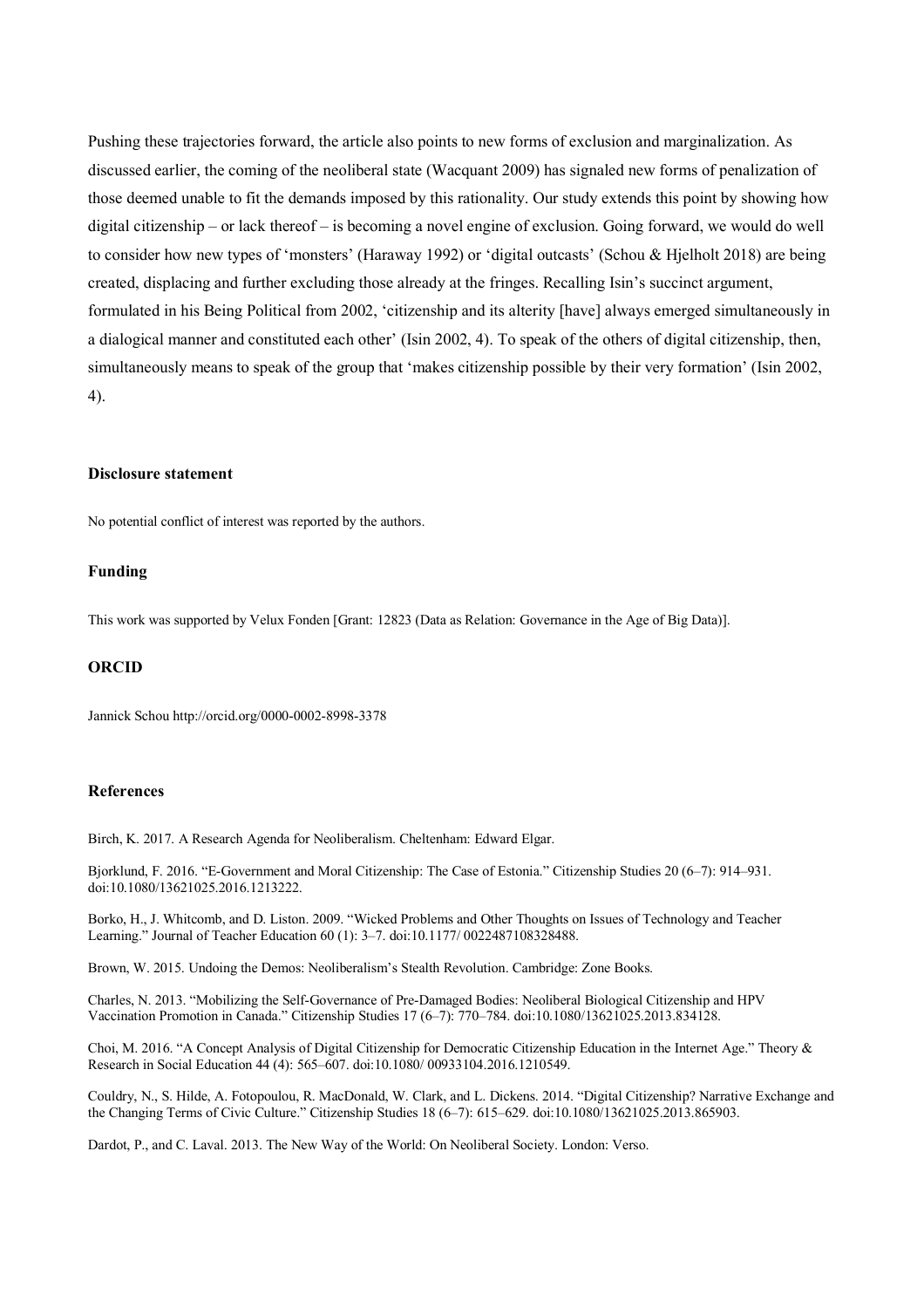Dunleavy, P., H. Margetts, S. Bastow, and J. Tinkler. 2006. Digital Era Governance: IT Corporations, the State, and e-Government. Oxford: Oxford University Press.

Ejersbo, N., and C. Greve. 2014. Moderniseringen Af Den Offentlige Sektor. Copenhagen: Akademisk Forlag.

Finansministeriet. 2002. Digitalisering Og Effektivisering I Staten. Copenhagen: Finansministeriet.

Gurstein, M. 2001. "Community Informatics, Community Networks and Strategies for Flexible Networking." In Community Informatics: Shaping Computer-Mediated Social Relations, edited by L. Keeble and B. D. Loader, 263–283. London: Routledge.

Haraway, D. 1992. "The Promises of Monsters: A Regenerative Politics for Inappropriate/D Others." In Cultural Studies, edited by L. Grossberg, C. Nelson, and P. A. Treichler, 295–337, New York: Routledge.

Harvey, D. 1989. The Condition of Postmodernity: An Enquiry into the Origins of Cultural Change. Oxford: Blackwell Publishers.

Harvey, D. 2005. A Brief History of Neoliberalism. Oxford: Oxford University Press.

Henman, P. 2010. Governing Electronically: E-Government and the Reconfiguration of Public Administration, Policy and Power. Basingstoke: Palgrave Macmillan.

Henriksen, H. Z.2017. "One Step Forward and Two Steps Back: E-Government Policies in Practice." In Policy Analytics, Modelling, and Informatics, Public Administration and Information Technology 24, edited by J. R. Gil-Garcia, 79–97. Cham: Springer.

Hindess, B. 2002. "Neo-Liberal Citizenship." Citizenship Studies 6 (2): 127–143. doi:10.1080/ 13621020220142932.

Hintz, A., L. Dencik, and K. Wahl-Jorgensen. 2017. "Digital Citizenship and Surveillance Society." International Journal of Communication 11: 731–739.

Igari, N. 2014. ""How to Successfully Promote ICT Usage: A Comparative Analysis of Denmark and Japan."." Telematics and Informatics 31: 115–125. doi:10.1016/j.tele.2012.10.001.

Isin, E. 2002. Being Political: Genealogies of Citizenship. London: University of Minnesota Press.

Isin, E., and B. S. Turner, eds. 2002. Handbook of Citizenship Studies. London: Sage.

Isin, E., and E. Ruppert. 2015. Being Digital Citizens. London: Rowman and Littlefield.

Isin, E., and E. Ruppert. 2017. "Citizen Snowden." International Journal of Communication 11: 843–857.

Jessop, B. 2002. The Future of the Capitalist State. Cambridge: Polity Press.

Jessop, B. 2015. The State: Past, Present, Future. Cambridge: Polity Press.

Jones, L. M., and K. J. Mitchell. 2016. "Defining and Measuring Youth Digital Citizenship." New Media and Society 18 (9): 2063– 2079. doi:10.1177/1461444815577797.

Katz, J. 1997. "Birth of a Digital Nation." Wired, Accessed 31 March 2017 http://archive.wired. com/wired/archive/5.04/netizen.html

McCosker, A., S. Vivienne, and A. Johns. 2016, eds. Negotiating Digital Citizenship: Control, Contest and Culture. London: Rowman & Littlefield International.

Missingham, R. 2009. "Encouraging the Digital Economy and Digital Citizenship." The Australian Library Journal 58 (4): 386–399. doi:10.1080/00049670.2009.10735927.

Mossberger, K. 2009. "Towards Digital Citizenship: Adressing Inequality in the Information Age." In Routledge Handbook of Internet Politics, edited by A. Chadwick and P. Howard, 173–185. London: Routledge.

Mossberger, K., C. J. Tolbert, and M. Gilbert. 2006. "Race, Place and Information Technology." Urban Affairs Review 41 (5): 583– 620. doi:10.1177/1078087405283511.

Mossberger, K., C. J. Tolbert, and R. S. McNeal. 2008. Digital Citizenship: The Internet, Society, and Participation. Cambridge: MIT Press.